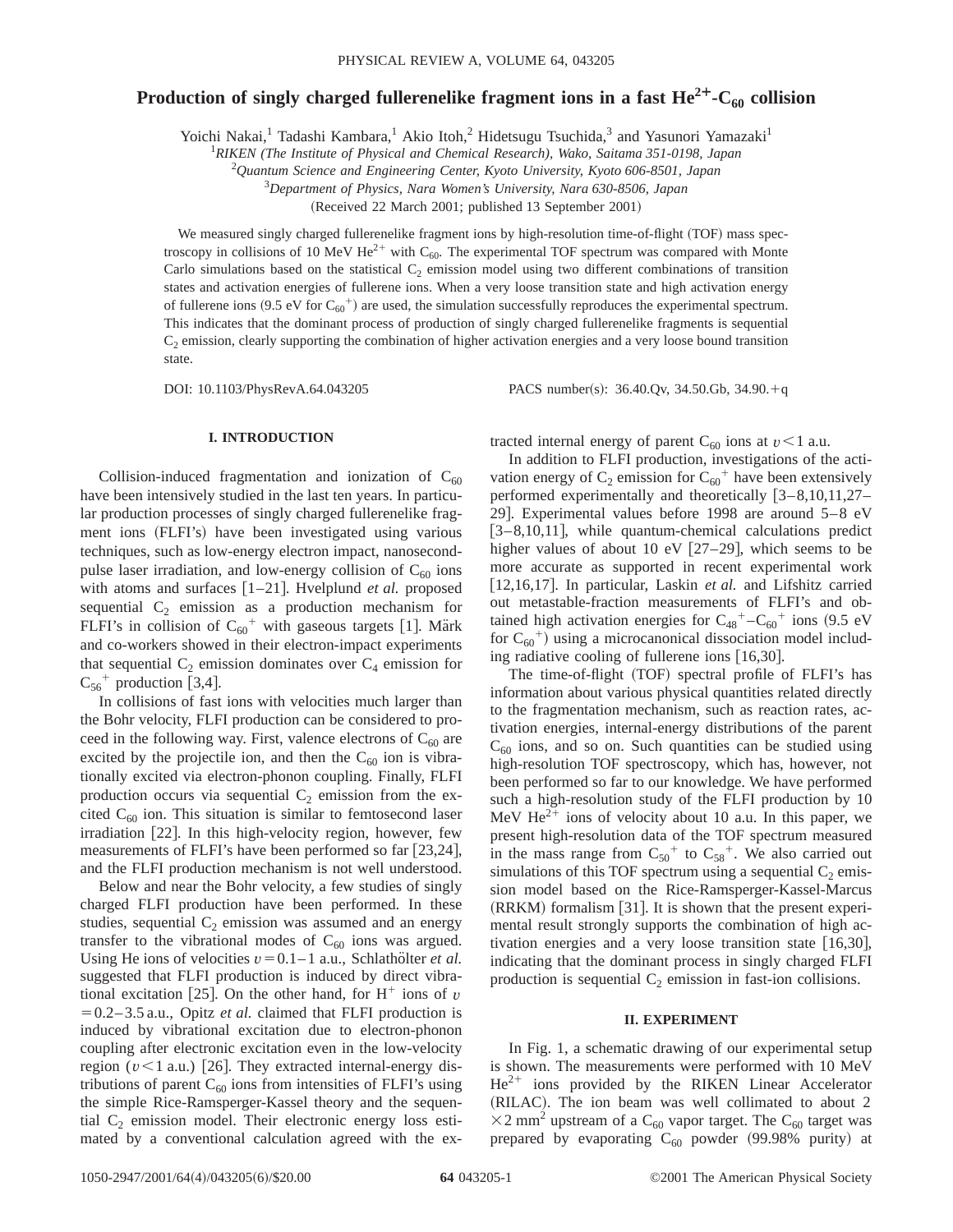

FIG. 1. A schematic drawing of our experimental setup.

500 °C in a temperature-controlled oven. The effusive  $C_{60}$ beam was introduced into the collision region through a hole  $(1 \text{ mm in diameter})$  at the top of the oven and collimated by an aperture  $(3 \text{ mm}$  in diameter) located  $34 \text{ mm}$  under the He-ion beam. The incident beam and the  $C_{60}$  beam crossed each other at right angles. Residual gas pressure in the collision chamber was kept below  $2\times10^{-8}$  Torr during the experiment. The mass-to-charge ratio (*m*/*q*) of each ion produced was determined with the time-of-flight method. Electrons emitted from  $C_{60}$  were extracted from the collision region and were used as the start signal for the TOF measurement. The electron detector was a two-stage multichannel plate (MCP) with an active diameter of 14 mm. The TOF mass spectrometer was designed to fulfill the Wiley-McLaren spatial-focusing condition [32]. The bias voltages to the repeller and extractor electrodes were adjusted so as to minimize the TOF peak width of the  ${}^{12}C_{60}{}^{+}$  ion. Extraction electric fields of 190  $(2 \text{ cm})$  and 620 V/cm  $(1 \text{ cm})$  were used in the first and the second extraction regions of the TOF mass spectrometer, respectively. The extracted ions entered a fieldfree drift tube of 15 cm. After passing through the drift tube, ions were accelerated again toward a 40-mm-diam threestage MCP with an entrance voltage of  $-5$  kV. Each detector has an impedance-matched anode for a fast timing read out. TOF spectra were obtained using an 8-hit time-to-digital converter (TDC, LeCroy 4208). The successive signal-pulse separation of our measurement system is 20 ns due to the dead time of the discriminator.

In Fig. 2, TOF spectra of  $C_{60}^{q+}$  ( $q=1,2,3$ ) are shown in order to demonstrate the TOF resolution of the present setup. Each TOF spectrum consists of several peaks corresponding to  $({}^{12}C_{60-n} {}^{13}C_n)^{q+}$  ions with different numbers of  ${}^{13}C$  atoms. Intensity ratios among these  $C_{60}$  peaks are consistent with what are expected from the natural abundance of carbon isotopes. Each peak has a finite width, which may be attributed to fluctuation of the timing detection and thermal motion of the target  $C_{60}$ . The effect of the first is independent of  $m/q$ , and the timing detection resolution is estimated to be only 2 ns from the peak widths of  ${}^{12}C_{60}^{q+}$  ( $q=1, 2,$  and 3). We suppose that the *m*/*q*-dependent part arises mainly from the target thermal motion.

The detection efficiencies of  $C_{60}^{q+}$  ions were determined from measurements of intensity variation of  $C_{60}$  ions as a function of energy impinging on the MCP front plate in the same way as in Ref.  $[33]$ . At the impinging energy of 5  $\times q$  keV, detection efficiencies of the ion detector were approximately 0.75, 0.95, and unity for  $q=1, 2$ , and 3, respectively. The efficiency for  $q=1$  is much higher than the 0.4 used in  $[24,33]$ , in which two-stage MCP's were used. We assumed that the detection efficiencies for  $C_n^{q+}$  (*n*  $=$  50– 58) are the same as those for C<sub>60</sub> ions with the same charge state  $[19]$ .

### **III. TOF SPECTRUM OF SINGLY CHARGED FLFI'S**

Figure 3 shows an experimental TOF spectrum in the range from  $C_{50}$ <sup>+</sup> to  $C_{60}$ <sup>+</sup>. Roughly speaking, the peak intensities of  $C_{60-2n}$ <sup>+</sup> (*n*=1-5) decrease exponentially with increasing  $n$  (see Fig. 5 below). This is consistent with other



FIG. 2. TOF spectra for  $C_{60}^{q+}$  ( $q=1,2,3$ ) are shown. Solid circles correspond to experimental results. Dotted lines correspond to simulation results. (See text.)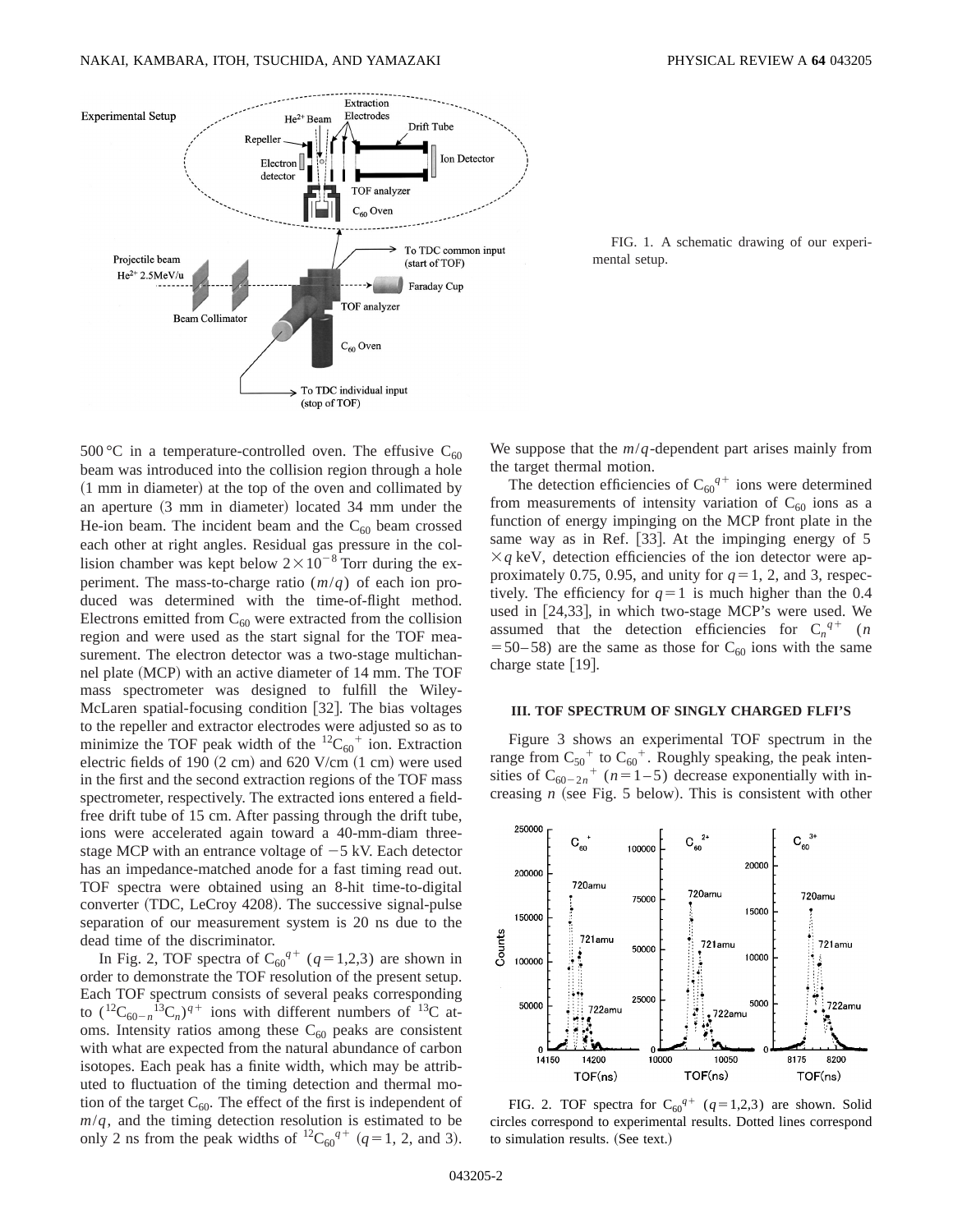

FIG. 3. Experimental TOF spectrum is shown for the TOF ranges from  $C_{50}^+$  to  $C_{60}^+$ . The dotted line corresponds to experimental data multiplied by 0.002. Short vertical lines represent the estimated TOF peak positions of  ${}^{12}C_{60}^+$  and  ${}^{12}C_{60-2n}^+$  assuming that they are produced simultaneously with ionization.

studies of singly charged FLFI production  $[1,23-25,34]$ . Each peak of FLFI is more than five times wider than that of  $C_{60}$ <sup>+</sup> and its tail on the longer TOF side is found to curve much more gently than that on the shorter TOF side. This asymmetry becomes less prominent with lighter fragment ions. As discussed below, these wide and asymmetric peak shapes arise from the fragmentation mechanism. They arise neither from a mixture of  $C_{60}$  with a different number of <sup>13</sup>C nor from the thermal motion of the target  $C_{60}$ .

The short vertical lines in Fig. 3 represent the TOF peak positions of  ${}^{12}C_{60-2n}$ <sup>+</sup> fragments when they are produced promptly with zero recoil energy. It is seen that all the TOF peaks are not only tailed to but also shifted to the longer TOF side from the corresponding vertical lines. These features strongly indicate that the fragmentations take place after a  $C_{60}$  is ionized by a projectile ion.

#### **IV. DISCUSSION**

## A. Monte Carlo simulation of C<sub>2</sub> emission

In order to analyze the experimental TOF spectrum, we assumed a sequential  $C_2$  emission process from a parent  $C_{60}^{\dagger}$ ion and carried out Monte Carlo simulations using fragmentation rates calculated by RRKM theory. TOF spectra were simulated numerically by calculating the ion trajectories inside the TOF mass spectrometer. In this trajectory calculation, it is assumed that  $C_2$  emission takes place sequentially with a mean lifetime corresponding to the inverse of the calculated reaction rate. The present simulations also included a recoil effect due to  $C_2$  emission and the radiative cooling of the internal energy of ions produced. The calculation procedure is as follows.

First, as the initial condition of the trajectory calculation, we considered the thermal motion of target  $C_{60}$ , the geometric distributions of the incident-ion beam and the  $C_{60}$  molecular beam, and the *m*/*q*-independent fluctuation of the timing detection. The starting position of the trajectory and

thermal velocity of target  $C_{60}$  for each trajectory were generated using random number generators. We also considered the effect due to uncertainties of the lengths of the acceleration regions and the drift tube. It was found that an uncertainty of several tens of micrometers gives rise to a TOF difference of several nanoseconds for  ${}^{12}C_{60}$ <sup>+</sup> (14 175 ns). In actual simulations, these lengths were adjusted appropriately within the uncertainties so as to reproduce the TOF peak position of <sup>12</sup>C<sub>60</sub><sup>+</sup>. The simulated TOF spectra of C<sub>60</sub><sup> $q$ +</sup> (*q*  $=1,2,3$ ) are shown in Fig. 2, illustrating the validity of our assumptions for the initial conditions.

In the next step, fragmentation rate functions  $k(E(C_n^+))$ of  $C_2$  emission from  $C_n^+$ , where  $E(C_n^+)$  is the internal energy of  $C_n^+$ , were calculated for parent  $C_{60}$  ions and all the fragment ions using the RRKM formalism  $[5-8,10,11]$  given by

$$
k(E) = \frac{\alpha G^*(E - E_{ac})}{hN(E)},
$$

where  $\alpha$  is the reaction path degeneracy,  $G^*(E-E_{ac})$  is the sum of state numbers of the transition state up to the energy  $E-E<sub>ac</sub>, E<sub>ac</sub>$  is the activation energy of  $C<sub>2</sub>$  emission,  $N(E)$  is the density of states of  $C_n^+$  at internal energy *E*, and *h* is the Planck constant.  $\alpha$  was chosen as  $n/2$  for the  $C_n^+$  dissociation.  $G^*(E-E_{ac})$  and  $N(E)$  were evaluated using the Haarhoff approximation  $[35]$ . For simplicity, the average vibration frequency and the mean square of frequencies used in the Haarhoff expression for  $G^*(E-E_{ac})$  and  $N(E)$  were taken as the same values as  $C_{60}$  for all other ions. The frequency of the active mode was fixed at  $902 \text{ cm}^{-1}$  for all the ions, obtained by multiplying by 0.88 the average vibration frequency of the Stanton and Newton calculation  $[36]$ , following other calculations  $[5,8]$ .

At each fragmentation step, a part of the internal energy of  $C_n^+$  is converted to the kinetic energy of  $C_2$  and  $C_{n-2}^+$ . The kinetic energy release (KER)  $E_{KER}(C_n^+)$  was assumed to follow a Maxwell distribution with a mean value of

$$
\langle E_{\text{KER}}(C_n^+)\rangle = \frac{E(C_n^+) - E_{\text{ac}}(C_n^+) + E_z(C_n^+)}{3n-6},
$$

where  $E<sub>z</sub>$  is the zero-point vibration energy. The internal energy of  $\tilde{C}_{n-2}$ <sup>+</sup> is given by

$$
E(C_{n-2}^+) = [E(C_n^+) - E_{ac}(C_n^+)
$$

$$
-E_{KER}(C_n^+)] \frac{3(n-2)-6}{3n-7}.
$$

As pointed out in  $[20,37,38]$ , the radiative cooling of fullerenelike ions is an important competitive process in the statistical  $C_2$  emission. Following Ref. [37], a continuous blackbody type of radiation was assumed as the radiative cooling mechanism, and the cooling rate is given by

$$
\frac{dE}{dt}(\text{rad}) = -A \,\sigma_{SB} \epsilon T^4,
$$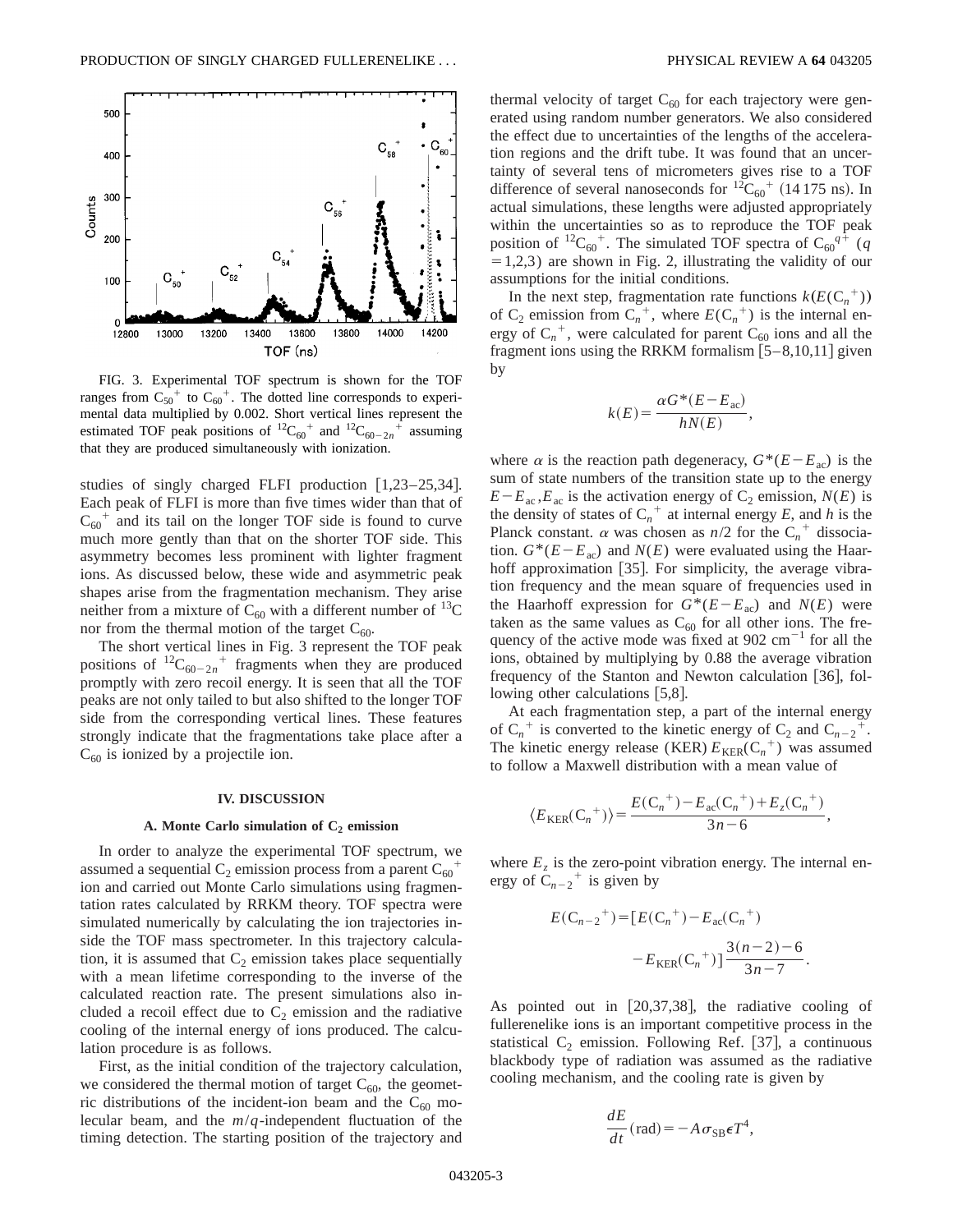

FIG. 4. Fragmentation rate functions for  $C_{60}^+ \rightarrow C_{58}^+ + C_2$  are shown (see text). Solid line corresponds to the rate function of simulation I (the activation energy of  $C_{60}^+$  is 7.1 eV). Dashed line corresponds to the rate function of simulation II (the activation energy is  $9.5$  eV).

where *A* is the surface area of  $C_n^+$ ,  $\sigma_{SB}$  is the Stefan-Boltzmann constant, and *T* is the temperature in a microcanonical ensemble of  $C_n^+$ . The emissivity constant  $\epsilon \approx 1.4$  $\times 10^{-14} \times T^3$  was used, where *T* is measured in kelvin. The emissivity constant was estimated from the radiation intensity at 1500 K in Ref.  $[37]$ . This cooling rate is of the same order as the power loss calculated by Chupka and Klot at internal energy around 40 eV  $[38]$ . The energy loss due to radiation was subtracted from the internal energy and the dissociation rate  $k(E)$  was recalculated accordingly at every time step in the trajectory calculation.

We examined two sets of activation energies  $E_{ac}$  for  $C_2$ emission from fullerene ions. As the first set, we used an experimentally determined activation energy of 7.1 eV for  $C_{60}$ <sup>+</sup> [8] and relative values with respect to 7.1 eV for other fullerene ions  $[14]$ . The simulation using this set of activation energies is referred to as simulation I.

Recently Laskin *et al.* and Lifshitz obtained high activation energies of  $C_2$  emission from  $C_{48}^+$  to  $C_{60}^+$  (9.5 eV for  $C_{60}$ <sup>+</sup>) so as to reproduce time-dependent metastable fractions and break down curves  $[16,30]$ . We used their activation energies as the second set and this simulation using the second set is referred to as simulation II. Because the transition state of  $C_2$  emission is correlated with the activation energy, the transition state should also be reconsidered accordingly.

In Ref. [16], Laskin *et al.* reported that the transition state of  $C_2$  emission is very loose and a corresponding Gspann parameter  $\lceil 39 \rceil$  is 33, while the Gspann parameter of about 24 is obtained for an activation energy of about 7 eV  $(C_{60}^+)$ . Note that the Gspann parameter becomes larger with a looser transition state. Worgotter *et al.* reported that a very loose transition state leads to high activation energies of about 9 eV for  $C_{60}$ <sup>+</sup>, but they claimed that such a loose transition state is unrealistic [10]. Hansen and Campbell reported a very high Gspann parameter of 31 [20]. Matt *et al.* extracted the activation energy from their kinetic energy release measurements by assuming very high Gspann parameters of 33 and 37.6 [15,17]. Their activation energies of  $C_{60}^+$  and  $C_{58}^+$ 

with a very loose transition state are around 10 eV, and they are close to theoretical predictions.

In order to include a very loose transition state corresponding to high activation energies, we changed the simulation I as follows. Activation energies of  $C_2$  emission in the reaction rate formula  $k(E)$  were replaced by a second set of activation energies, but the vibration frequencies used in the Haarhoff expression of  $k(E)$  were not changed. For this compensation the  $k(E)$  was multiplied by  $3 \times 10^3$  in order to make the calculated reaction rate of the reaction  $C_{60}^+$   $\rightarrow$   $C_{58}^+$  +  $C_2$  close to the experimental value obtained by electron impact at an internal energy of about  $50$  eV  $[8]$ . If only the activation energy is changed, the calculated reaction rate becomes much smaller than the experimental one. This small reaction rate might lead to a higher internal energy for the parent  $C_{60}$ <sup>+</sup> than its actual distribution. Figure 4 shows the reaction rates of  $C_2$  emission from  $C_{60}$ <sup>+</sup> for the simulations I and II.

Since our experimental result indicates that most of the fragmentations occur after  $C_{60}$  molecules have been ionized by  $\text{He}^{2+}$ -ion impact, we neglected the delayed electron emission after the sequential  $C_2$  emission from an excited neutral parent  $C_{60}$  in our simulation. Actually, our recent TOF experiment using a chopped 10 MeV  $He^{2+}$  beam shows little component due to such delayed electron emission.

### **B. Comparison between simulation and experiment**

In order to reduce the calculation time, we calculated trajectories only for parent  $C_{60}^+$  ions that have internal energies more than 35 eV because  $C_{60}$ <sup>+</sup> ions with internal energy below 35 eV cannot fragment to  $C_{58}$ <sup>+</sup> before entering the drift tube of our TOF analyzer. We also assumed that the functional form of the internal-energy distribution at larger than 35 eV is  $f(E) = \exp(-E/E_0)$  because the internal-energy distribution of the parent  $C_{60}$ <sup>+</sup> is not well known in fast-ion collisions. The adjustable parameter  $E_0$  was determined so as to reproduce the relative yields (peak intensity ratios) from  $C_{50}$ <sup>+</sup> to  $C_{58}$ <sup>+</sup>. As shown in Fig. 5, we can reproduce the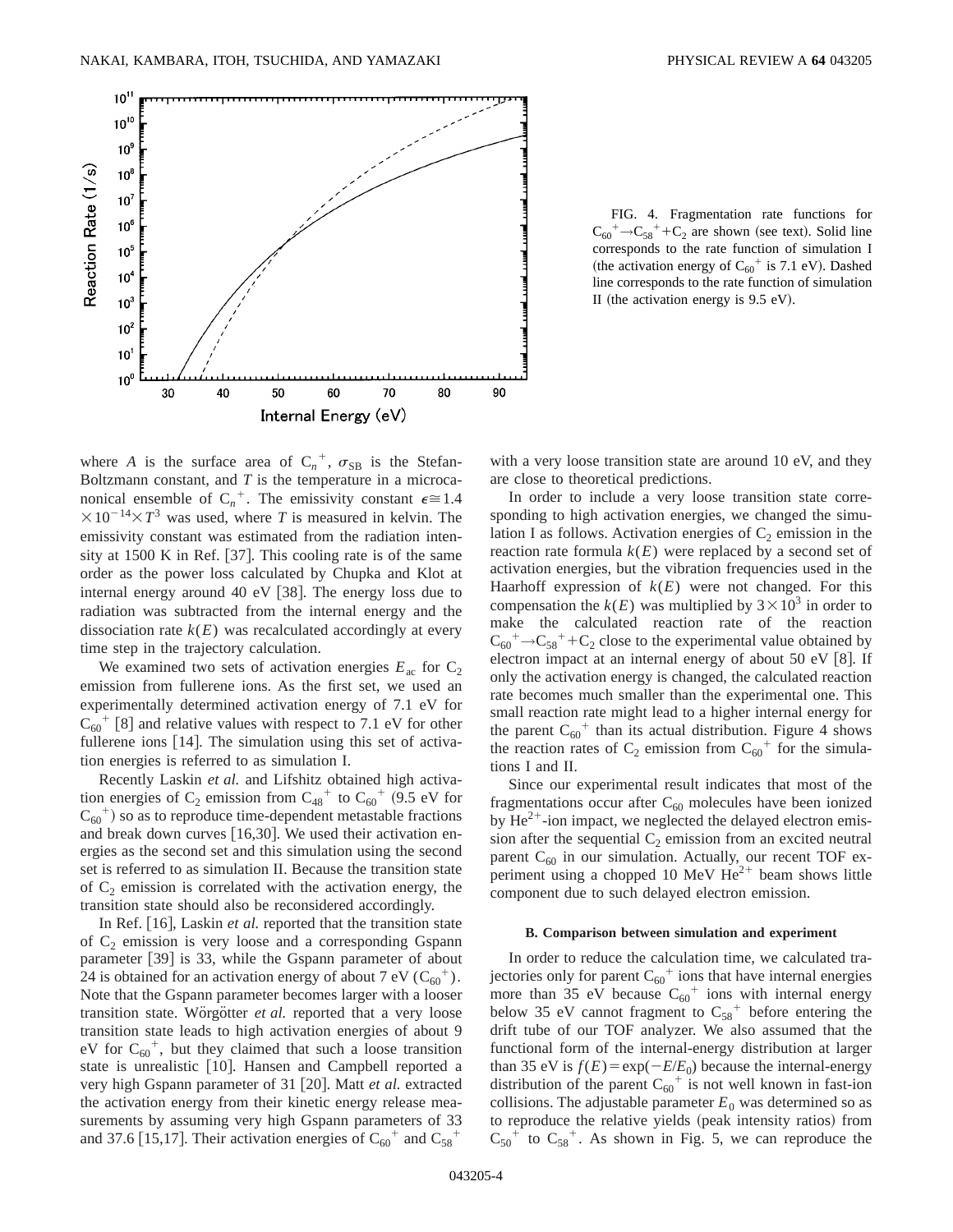

FIG. 5. Relative peak intensities from  $C_{50}^+$  to  $C_{58}^+$  are shown. Solid circles correspond to experimental results. Open squares with a dotted line correspond to the results of simulation I using the form  $f(E) = \exp(-E/E_0)$  with  $E_0 = 4.7$  eV. Open triangles with a dotted line correspond to the results of simulation II using the same form with  $E_0 = 7.9 \text{ eV}$ .

relative yields fairly well using  $E_0$ =4.7 and 7.9 eV for the simulations I and II, respectively.

The TOF spectra of both simulations are shown in Figs.  $6(a)$  and  $6(b)$ , respectively, where the simulated TOF spectra were normalized to the experimental one by the sum of the intensities from  $C_{50}^+$  to  $C_{58}^+$ . As shown in Fig. 6(a), simulation I does not agree with the experimental result, namely, all simulated peaks are much wider than the corresponding experimental peaks and the peak positions are shifted to the longer TOF side. In contrast to simulation I, we get fairly good agreement between the experimental TOF spectrum and simulation II. In particular, the tail at the longer TOF side and the peak position for each fragment ion are reproduced very well. However, the tail at the shorter TOF side is somewhat sharp.

As shown for  $C_{60}^+$  in Fig. 4, the reaction rate in simulation II decreases more rapidly with decreasing internal energy than simulation I. Also, the loss of internal energy in  $C_2$ emission in simulation II is larger than in simulation I. Therefore, we suppose that the metastable  $C_2$  emission with several microseconds lifetime, which makes a tail at the longer TOF side of each peak, is suppressed in simulation II and the steep peaks observed experimentally are reproduced very well.

It was also found that the simulated TOF spectrum without radiative cooling is similar to that with radiative cooling. This indicates that our TOF profile measurement is insensitive to radiative cooling compared to the metastable-fraction measurement. The reasons are that the present measurement is sensitive to the fragmentation of  $C_{60}^{\dagger}$  with internal energy of more than about 45 eV (up to about 80 eV) and that the  $C_2$ emission dominates over the radiative cooling in this region [16,30]. In contrast, the present measurement is sensitive to the activation energies and transition state as shown here.



FIG. 6. Comparison of the experimental TOF spectrum with simulation results is shown. Solid circles correspond to the experimental result. Solid lines correspond to the simulation results.  $(a)$ The result of simulation I using the form  $f(E) = \exp(-E/E_0)$  with  $E_0$ =4.7 eV for the internal energy of parent  $C_{60}$ <sup>+</sup> ions before fragmentation. (b) The result of simulation II using the same form with  $E_0$ =7.9 eV for the internal energy of parent  $C_{60}$ <sup>+</sup> ions before fragmentation.

parent  $C_{60}$ <sup>+</sup> ions. In simulation I the relative yields can be reproduced well using  $E_0 = 4.4 \text{ eV}$ ; but the experimental TOF spectrum could not be reproduced. On the other hand, both the relative yields and the TOF spectrum can be reproduced very well using  $E_0 = 6.9 \text{ eV}$  in simulation II. In the internal-energy region where the present measurement is sensitive, it was found that the internal-energy distribution in terms of this functional form is similar to that in terms of the above-mentioned exponential form for simulation II.

The present result clearly supports high activation energies and a very loose transition state. It also indicates that the dominant process of singly charged fullerenelike fragment production is the sequential  $C_2$  emission in collisions with very fast  $\text{He}^{2+}$  ions. The peak shapes of multiply charged FLFI's are very similar to those of singly charged FLFI's. This implies a very loose transition state for the  $C_2$  emission of multiply charged FLFI's as reported for the  $C_2$  emission from  $C_{58}^{q+}$  ( $q=1,2,3$ ) by Foltin *et al.* [15].

### **V. SUMMARY**

We also carried out the simulation assuming another form  $f(E) = E \exp(-E/E_0)$  for the internal-energy distribution of

We applied high-resolution TOF spectroscopy to measure singly charged fullerenelike fragment ions in collisions of